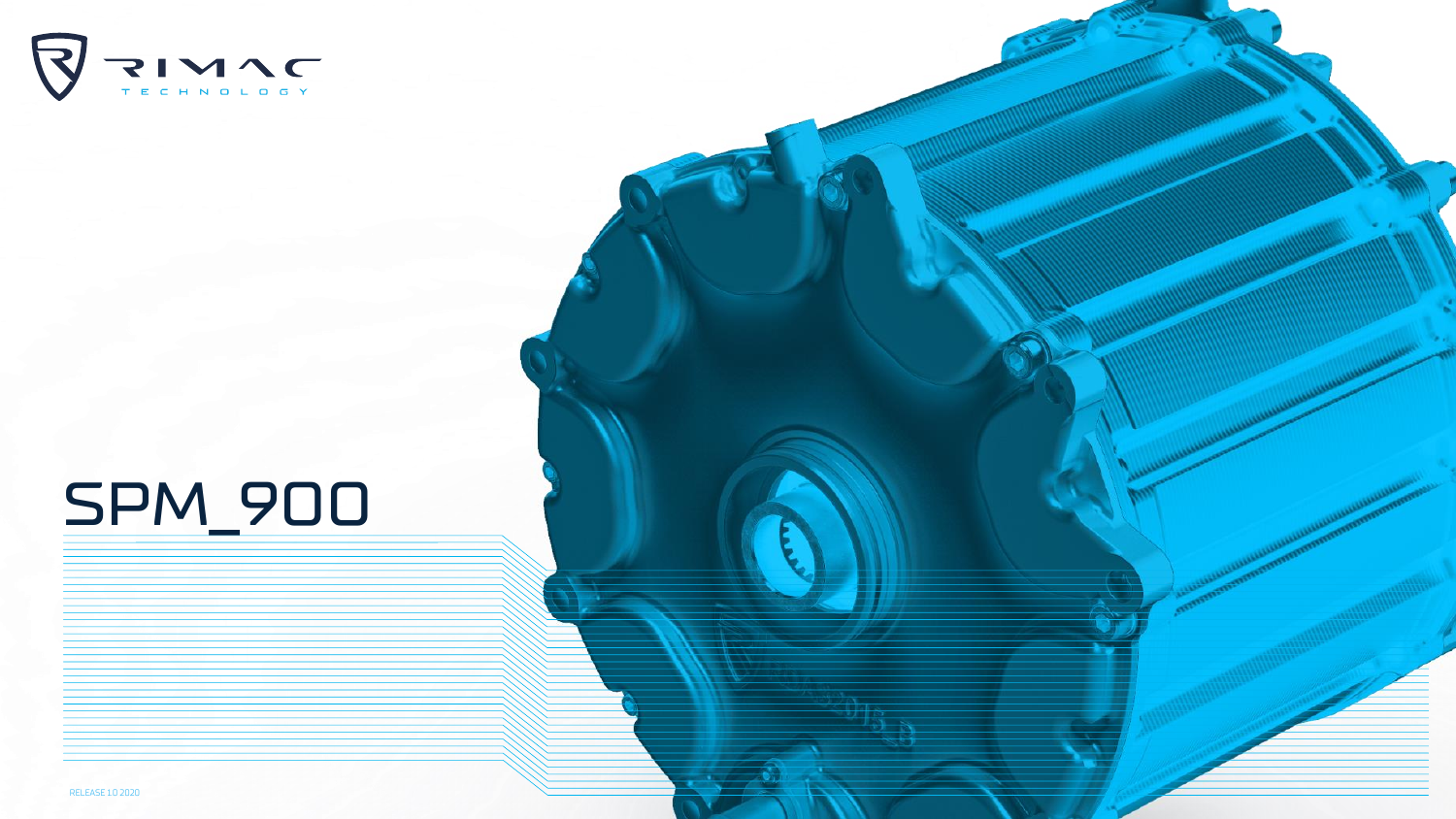## A REVOLUTIONARY PROPULSION SYSTEM WITH EXTREME POWER AND TORQUE OUTPUT IN A COMPACT, LOW WEIGHT PACKAGE.

Our exceptionally powerful motors push the boundaries of what's possible in the field of power density, delivery and torque output. Beyond that, they are all built to be scalable - providing a flexible solution in a wide range of applications.

Our SPM motors are based around a "core" of technologies which we work to develop and prove. Significant R&D processes are undergone internally to create new technology that eventually add up to the CTB (Core Technology Bespoke) motor offerings, but the next generation technology can be applied to a customer project to deliver ultimate power density, high steady state power, high switching frequency, and much more.

## **COMPATIBILITY**



GBX\_700 INV\_1000







マ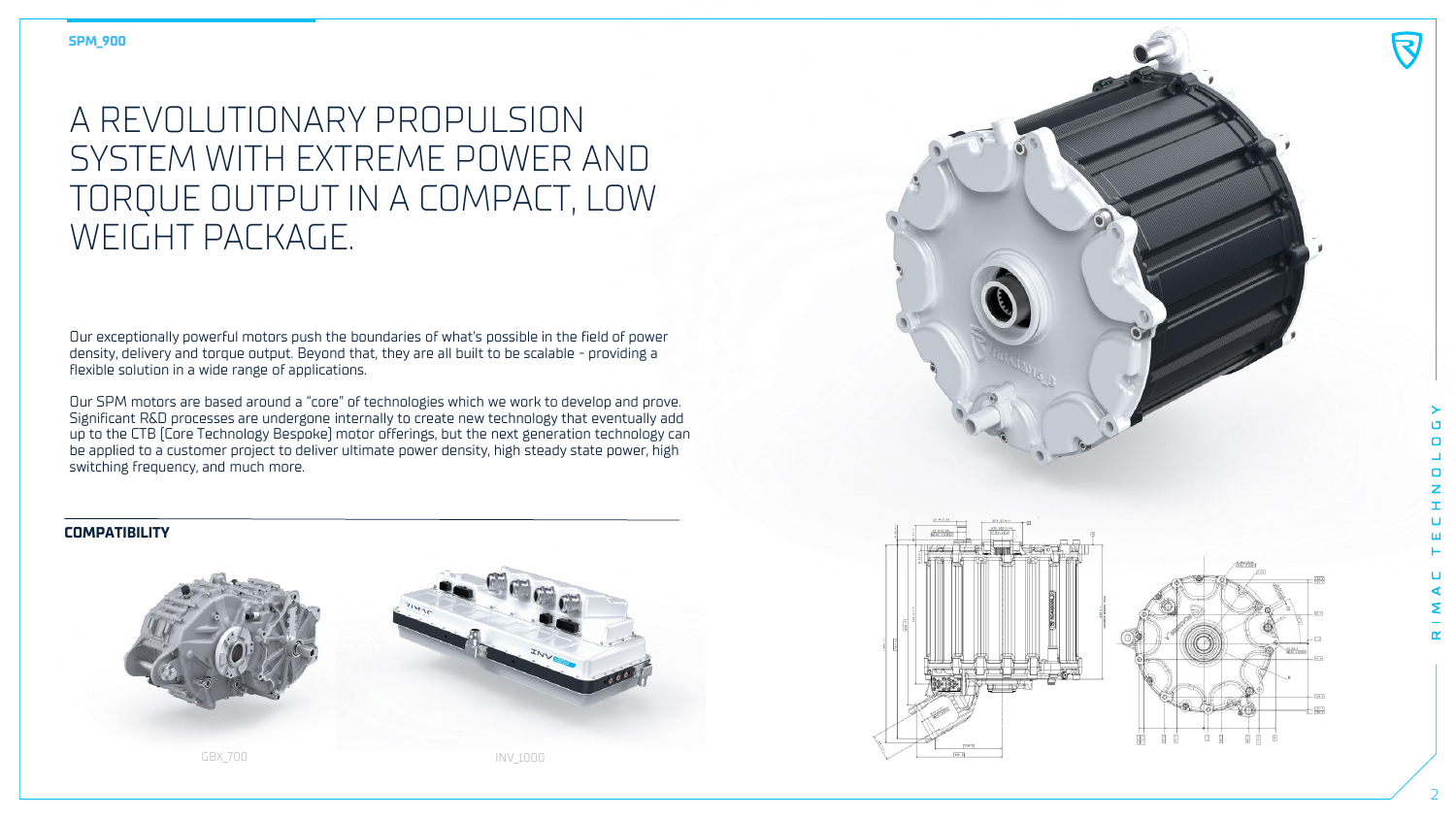The SPM\_900 motor provides maximized magnetic performance derived from extensive computer modelling of the magnetic flux to optimize magnet positioning, motor/generator power density, and minimize weight and rotational inertia. This all comes together to give out 450kW of power and 900Nm of torque per motor.

| MOTOR TYPE                   | <b>PMSM</b> |
|------------------------------|-------------|
| NOMINAL SYSTEM VOLTAGE LEVEL | 800V        |
| <b>MAXIMUM CURRENT</b>       | 1000Arms    |
| <b>CONTINUOUS POWER</b>      | 355kW       |
| COOLANT FLOW                 | $15$ I/min  |
| MAXIMUM EFFICIENCY           | >97%        |